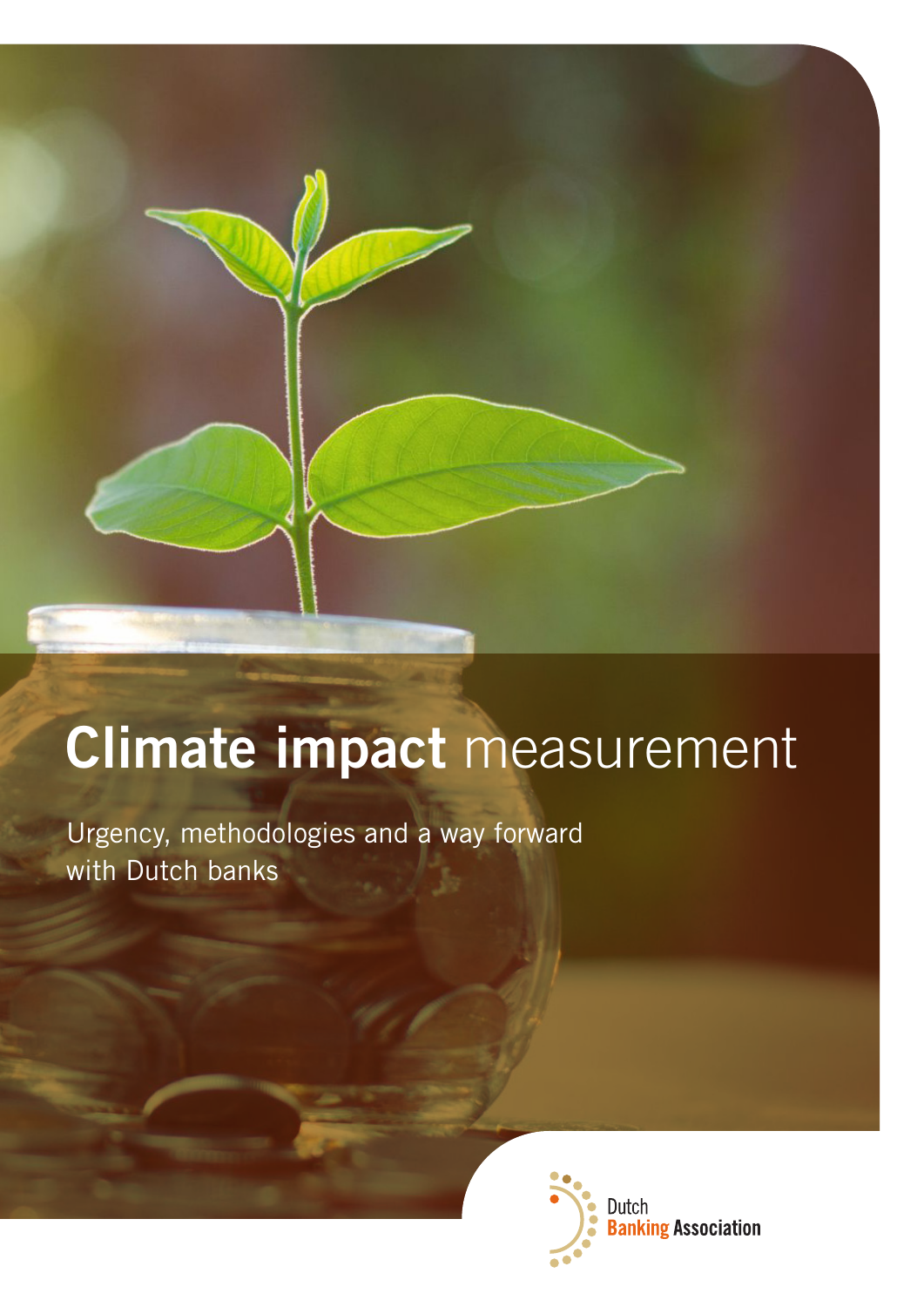This document is for banks interested in climate-impact measurement, climate management and reporting their portfolio. It contains background information, current initiatives, available methodologies and our way forward. Readers should bear in mind that it is intended to be a living document and departure point for further dialogue among all stakeholders concerned. It was drafted in collaboration with Dutch banks that are closely involved in the development of the methodologies mentioned.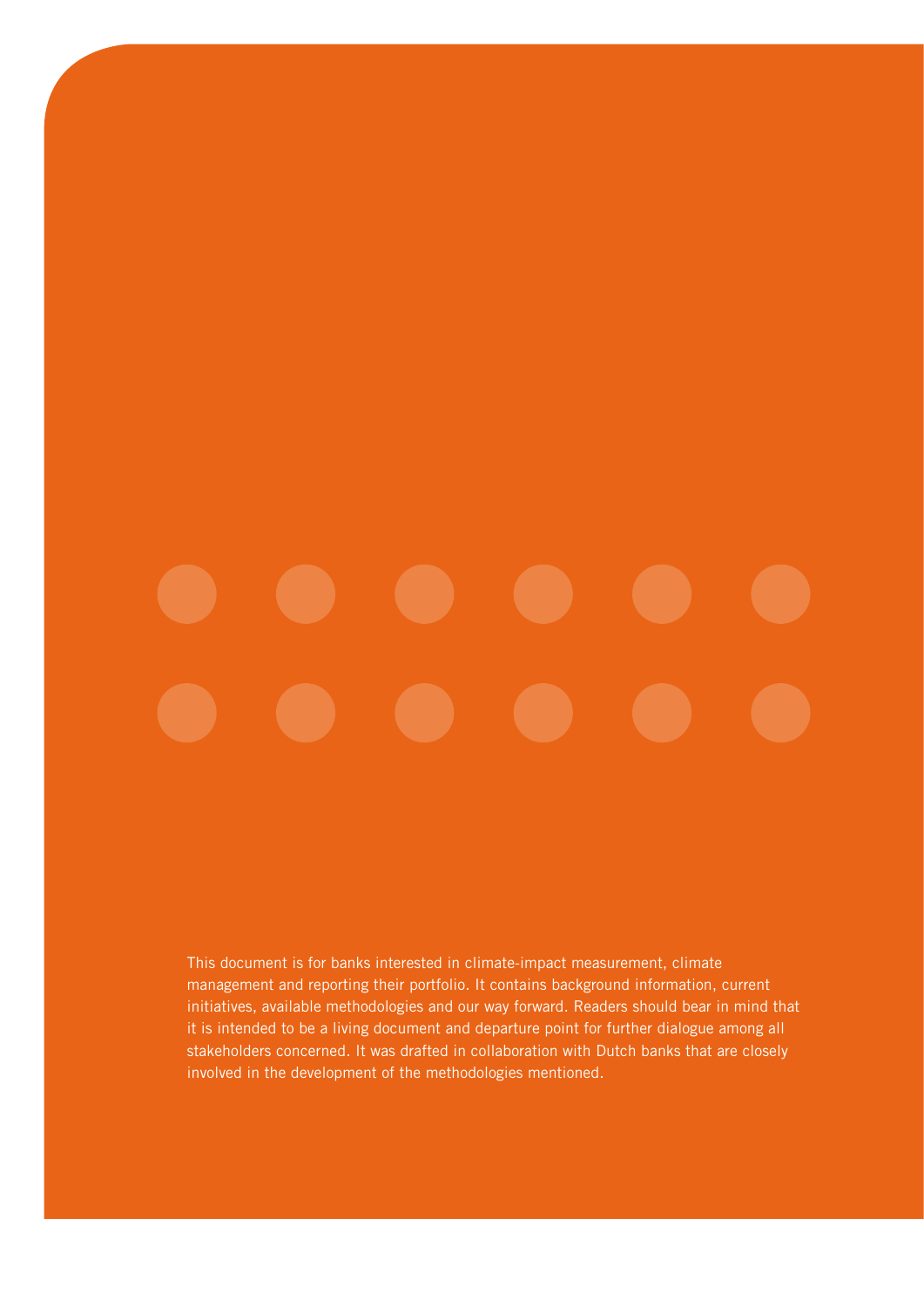# Inhoud

| 1 Climate action by banks                              | 4  |
|--------------------------------------------------------|----|
| Call to action                                         | 4  |
| Important climate initiatives for the banking sector   | 4  |
| 2 Measurement and reporting methodologies              | 6  |
| Development of measurement and reporting methodologies | 6  |
| Most discussed measurement and reporting methodologies | 7  |
| 3 Moving forward together                              | 11 |
| Joint effort is key                                    | 11 |
| How to join and start as a bank                        | 12 |
| Sources and Contact information                        | 13 |
|                                                        |    |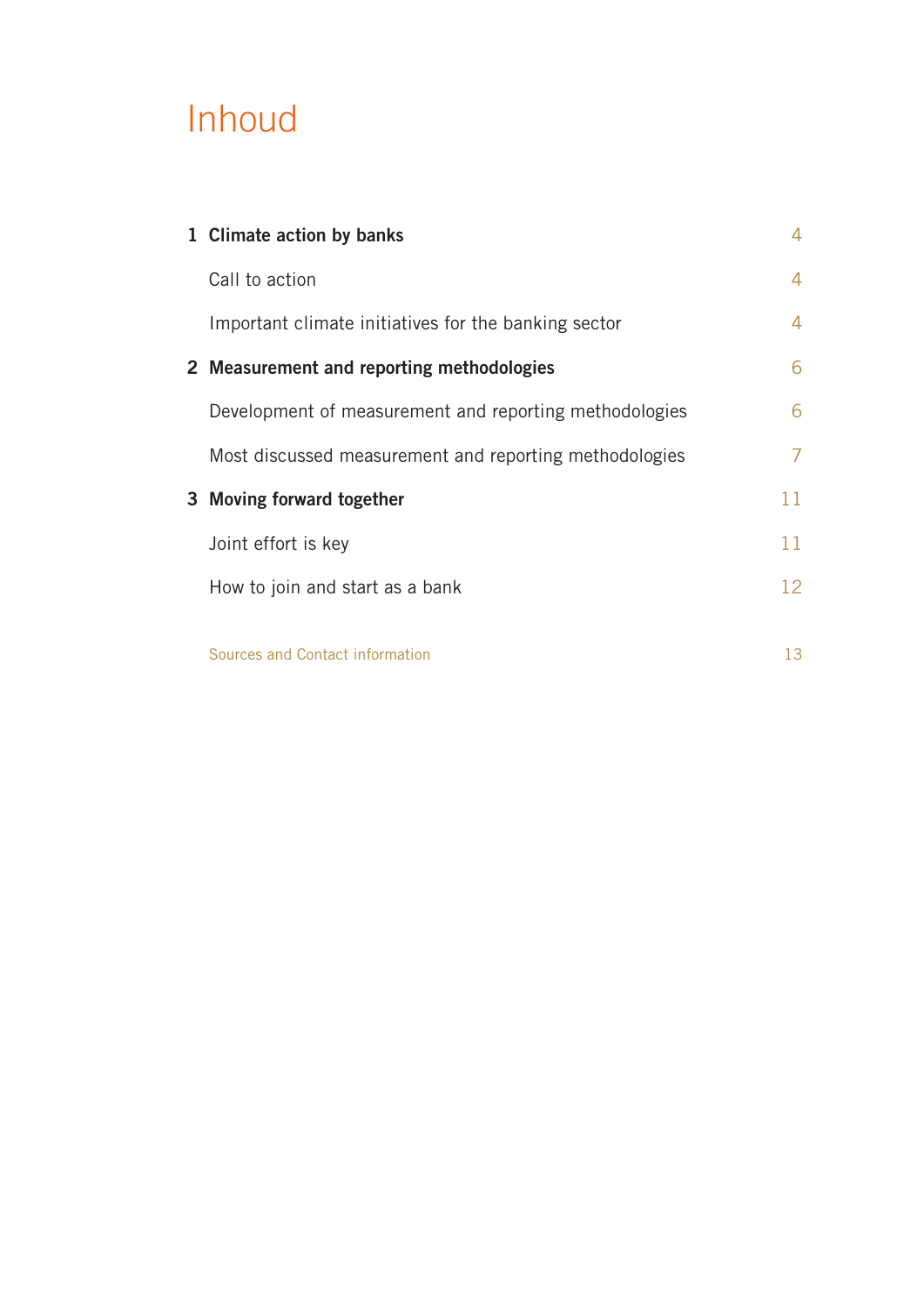## **1 Climate action by banks**

### • • Call to action

The Paris Agreement sets out a global action plan to put the world on track to avoid dangerous climate change by limiting global warming to well below 2°C and pursuing efforts to limit it to  $1.5^{\circ}$ C. This requires rapid and far-reaching transitions in energy production and usage, land use, industry, buildings, transport and urban planning.

Numerous companies are committed to working individually and in partnership with governments to mobilise the technology, investment and innovation needed to transition to a sustainable carbon-neutral economy and to align with the Paris Agreement.

Banks have an important role to play, too, as corporate citizens, in scaling and accelerating this transition and aligning finance flows with a climate-resilient pathway. One of the driving forces behind change is the growing expectations of stakeholders. Investors, rating agencies and governments are demanding that banks respond to climate-related risk and cooperate on the transition to a low-carbon economy, and are evaluating the bank's efforts. Moreover, there is an increasing realisation in society, and more specifically among banks, that addressing climate change is the right thing to do to. Furthermore, this realisation allows banks to mitigate the risks of climate change in their portfolios and capitalise on the many opportunities the transitions present.

*Banks have an important role to play in scaling and accelerating a transition to a carbon-neutral economy and making finance flows consistent with a pathway towards climate-resilient developments.*

### Important climate initiatives for the banking sector

In addition to the Paris Agreement, there are several important international and national pledges and initiatives that outline the joint commitment and the way banks can help facilitate their clients in the transition to a low-carbon economy and managing climate risks. The most notable pledges and initiatives are outlined below: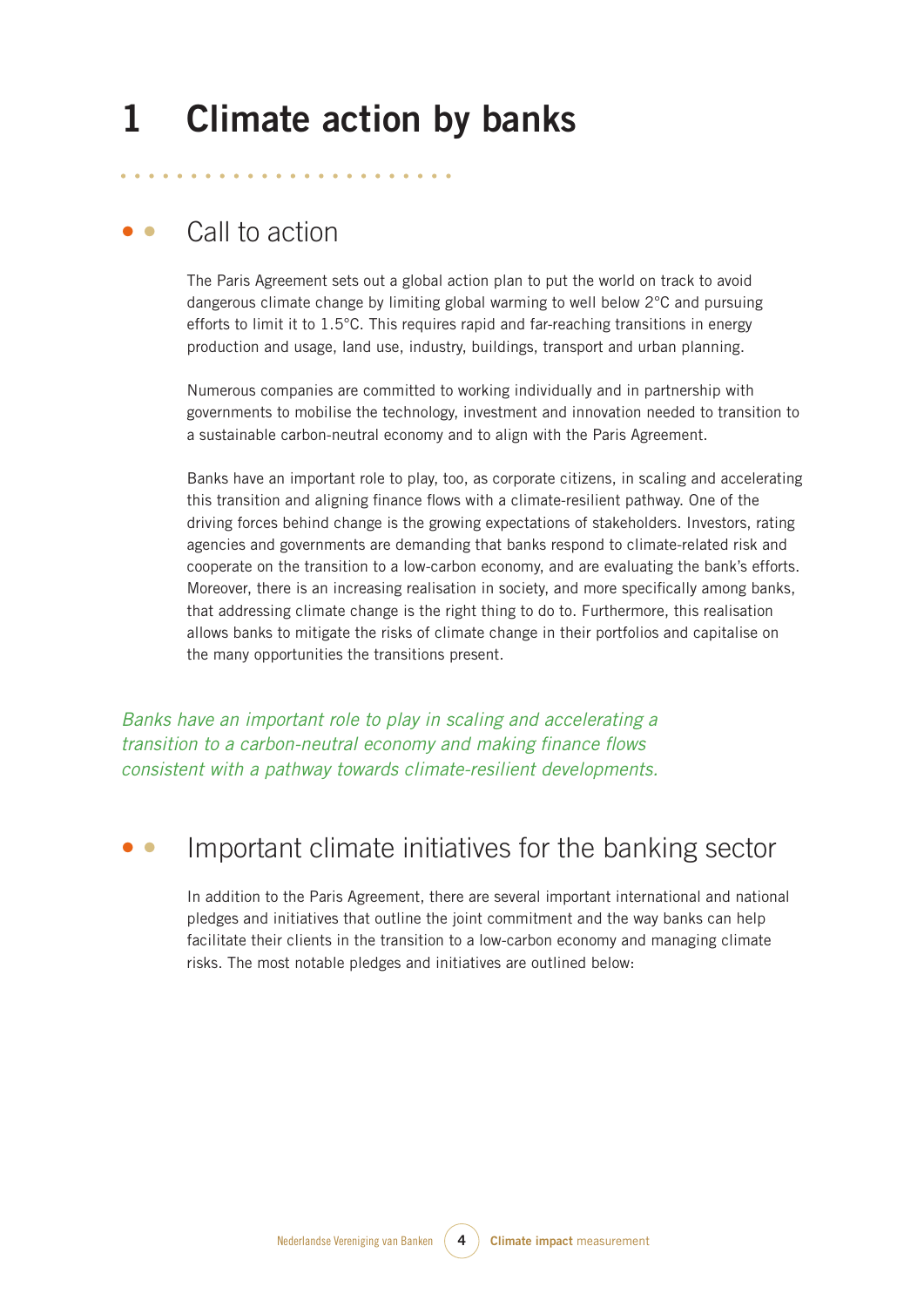#### **Climate pledges and initiatives involving Dutch banks**

#### **[Task Force on Climate-related Financial Disclosures \(TCFD\)](https://www.fsb-tcfd.org)**

In April 2015 the G20 asked the Financial Stability Board (FSB) to consider climate risk. The FSB identified the need for better information to support informed investment, lending, and insurance decisions and to improve understanding of climate-related risks. The TCFD was therefore established. The TCFD developed [recommendations](https://www.fsb-tcfd.org/publications/final-recommendations-report/) for climate-related financial disclosure that includes climate governance, strategy, risk management, and metrics & targets.

#### **[Science Based Targets initiative \(SBTi\)](https://sciencebasedtargets.org)**

The SBTi is a global initiative to help companies and financial institutions to set science-based emission targets in order to reduce their climate impact. For the financial sector this will include the development of target-setting methods for their investment and lending portfolios. [Forty-five financial institutions](https://sciencebasedtargets.org/companies-taking-action/) (and counting) have publicly committed themselves to setting science-based emission targets. SBTi is a collaboration between CDP, the World Resources Institute, the World Wide Fund for Nature, and the United Nations Global Compact.

#### **[Financial sector commitment](https://www.klimaatakkoord.nl/themas/financiering/documenten/publicaties/2019/07/10/commitment-van-de-financiele-sector) to the [Dutch Climate Agreement](https://www.klimaatakkoord.nl/documenten/publicaties/2019/06/28/klimaatakkoord)**

Financial institutions in the Netherlands have formulated their joint commitment to the Dutch Climate Agreement, with the aim of supporting the government's ambition to reduce the carbon emissions of the Netherlands by 49% in 2030 and 95% in 2050. All signatories are expected to measure and externally report the impact of their lending and investments on climate change and to develop their own climate action plan. In addition, signatories are encouraged to signal structural impediments in financing to resolve issues together.

#### **[EU Taxonomy](https://ec.europa.eu/info/publications/sustainable-finance-technical-expert-group_en)**

The European Commission set out an action plan on financing sustainable growth to bridge the gap between climate and finance. One of the key challenges that the Commission defined is the lack of a common definition of 'sustainable investment'. The Commission aims to address this through the establishment of an EU classification system of all economic activities to define what is and is not considered a sustainable activity. The end-product is a clear and detailed EU classification system ('taxonomy') for sustainable activities that addresses the current lack of common standards and shared understanding of the term.

#### **[Principles for Responsible Banking](https://www.unepfi.org/banking/bankingprinciples/)**

Over 100 banks in 49 countries have signed the Principles for Responsible Banking, representing over \$47 trillion. These principles provide the framework for a sustainable banking system. Signatories commit themselves to measuring and disclosing ESG-related information guided by the SDGs and the Paris Agreement. A bank's initial self-assessment is to be published within 18 months of becoming a signatory, followed by annual self-assessments thereafter. Furthermore, signatories are required to fully implement the required steps on impact analysis, target setting & implementation, and accountability within four years.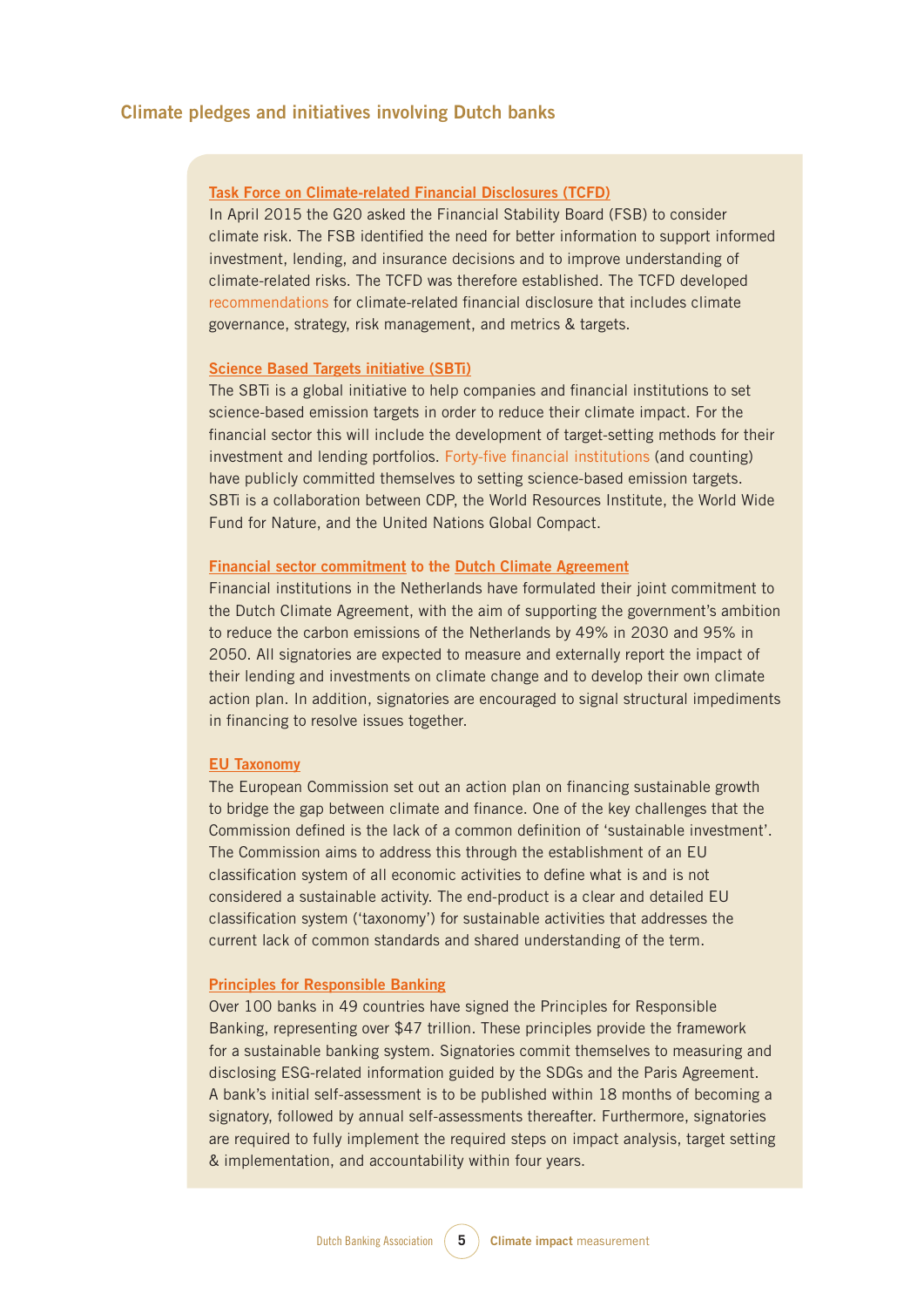## **2 Measurement and reporting methodologies**

## • • Development of measurement and reporting methodologies

There is broad agreement in the banking sector that banks have a role to play in contributing to the climate goals of the Paris Agreement by supporting their clients in reducing greenhouse gas (GHG) emissions. There are several methodologies to measure and report on the climate impact of the companies and projects a bank finances. Banks have different asset mixes, serve diverse roles in society and are active across a wide range of sectors, from private homes to large-scale international projects. Therefore, different climate-impact measurement and reporting methodologies could be of interest and more or less suitable for different banks.

### *So far no single methodology has proved perfect, or sufficient. Different methodologies could be used complementarily.*

Climate-impact measurement and reporting methodologies for banks are in an incipient state of development. This diversity and the potential pitfalls are recognised by both banks and stakeholders, such as the Dutch Ministry of Finance, and are not expected to change in the near future. There is more than one road to Paris. So far no single approach has proved perfect, or sufficient: multiple methodologies are needed. In this way we can learn from each other, share best-practices and develop an array of methodologies to effectively address climate change.

## • • Most dicussed measurement and reporting methodologies

As mentioned in the previous section a variety of measurement and reporting methodologies are in development. However, two methodologies are often discussed in the Netherlands and will be the focus of this document. These are the PCAF carbonaccounting methodology and the PACTA technology-based methodology. Over the past several years Dutch banks have put in a lot of work in developing these two methodologies, and it is still an ongoing effort: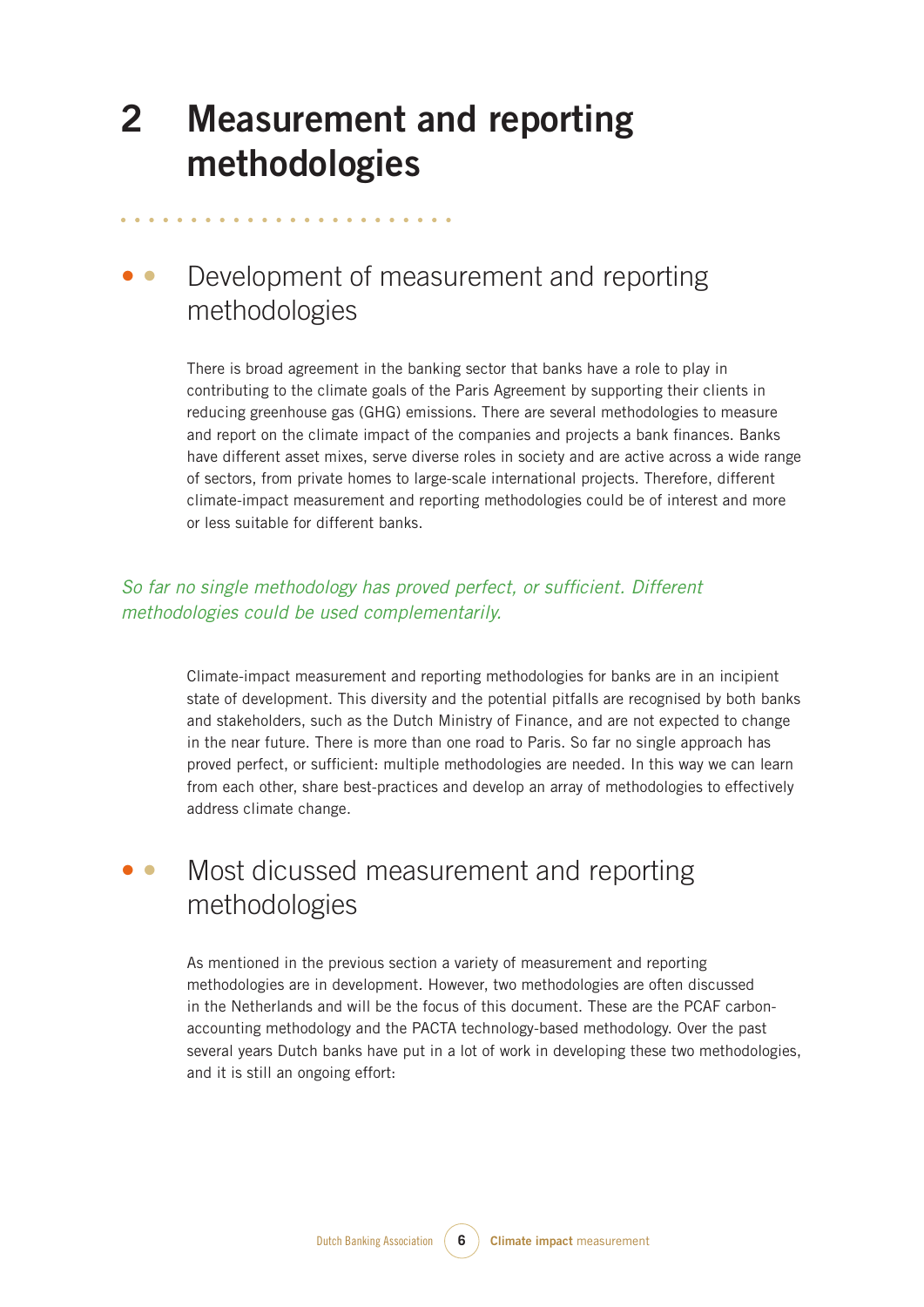#### **1 [Partnership for Carbon Accounting Financials \(PCAF\)](https://carbonaccountingfinancials.com)**

PCAF is a Dutch industry-led initiative to harmonise the way in which financial institutions measure and disclose GHG emissions represented by their loans and investments. Based on a set of overarching accounting principles, the direct and indirect emissions (scope 1, 2 and 3 if available and relevant)<sup>1</sup> of clients are attributed to a bank to arrive at the total scope 3, or 'financed emissions' of the institution. Currently, the PCAF members have developed and harmonised methodologies for nine asset classes (see table below).

#### **2 [Paris Agreement Capital Transition Assessment \(PACTA\)](https://www.transitionmonitor.com) for Corporate Lending**

PACTA is the technology-based methodology developed by  $2^\circ$  Investing Initiative (2Dii), an industry-led international initiative to enable benchmarking, including target-setting, and disclosure of the technology shift needed across certain sectors to slow global warming.<sup>2</sup> Detailed technology roadmaps for each sector are being developed by independent organisations like the International Energy Agency and within global frameworks such as the Poseidon Principles. These roadmaps are used as benchmarks to identify the climate impact of individual companies and a bank's corporate lending portfolios to these companies. An IT tool compares the benchmarks to the technology lending clients are using today and planning on using in the future. Currently, PACTA has identified technology roadmaps for seven sectors.

By adopting a sector-by-sector approach, banks could use various methodologies such as these two. PCAF and PACTA can be used complimentarily.

In tables below explain coverage, metrics, highlights and challenges of both PCAF and PACTA. The purpose is to summarise key aspects of the methodologies. In this way, banks can define how the methodologies could be used separately or combined complementarily, depending on their respective products and client portfolios.

<sup>&</sup>lt;sup>1</sup> **Scope 1 GHG emissions** – All Direct Emissions from the activities of an organisation or that are under their control, including fuel combustion on site such as gas boilers, fleet vehicles and air-conditioning leaks. **Scope 2 GHG emissions** – Indirect Emissions from electricity purchased and used by the organisation. Emissions are created during the production of the energy and eventually used by the organisation. **Scope 3 – All other Indirect GHG Emissions** from activities of the organisation, emanating from sources that they do not own or control. This covers emissions associated with business travel, procurement, waste and water.

<sup>2</sup> For more information, the 'Terra Toolbox' provides an overview of methodologies and the metrics used to set targets for each sector, see a reference to the report in the Annex.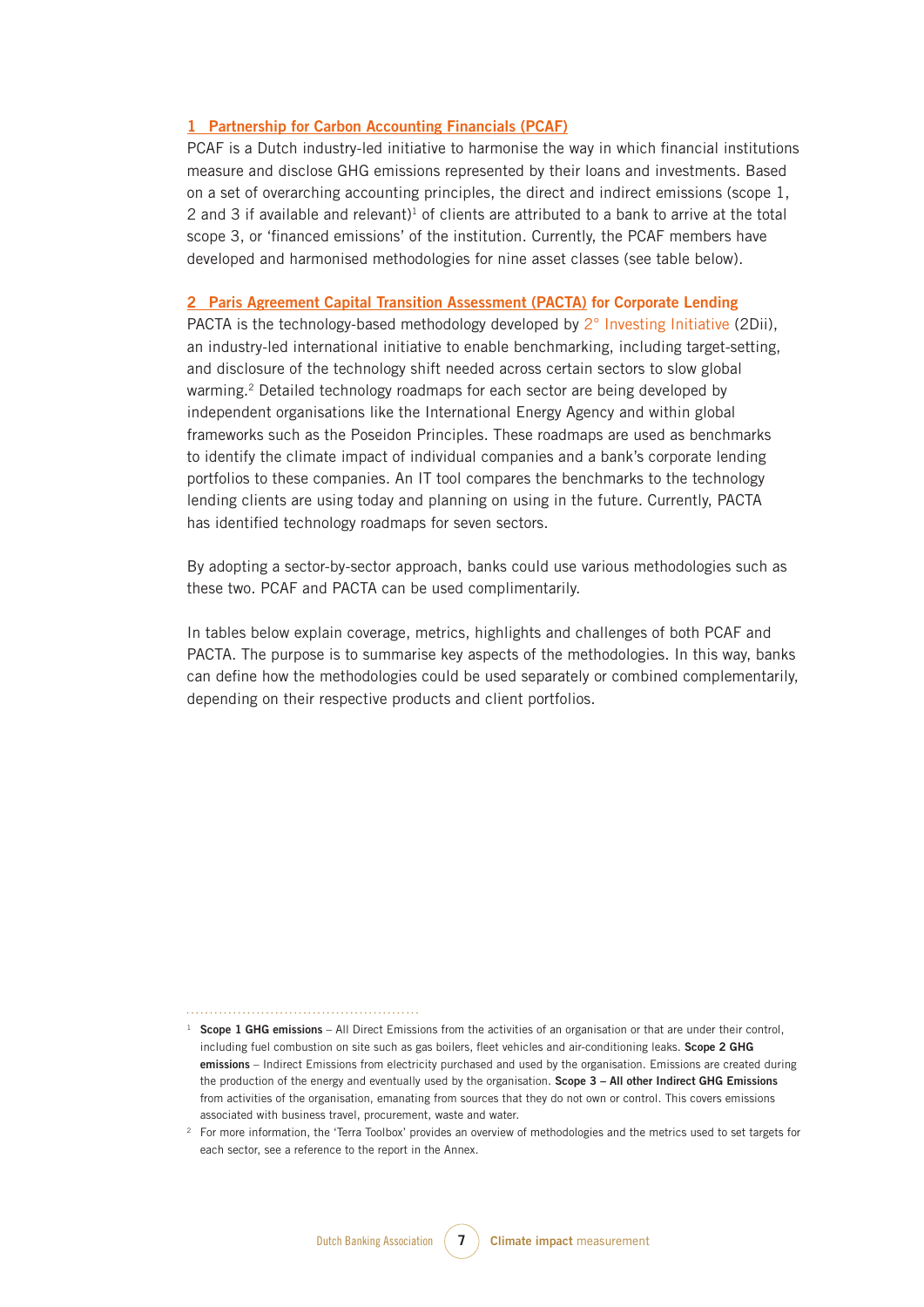#### **General description**

PCAF is a tool to measure and disclose a bank's scope 3 category 15 (investment) GHG emissions. The methodology is based on a set of overarching accounting principles, to measure direct and indirect emissions (scope 1, 2 and 3 if available/ relevant)<sup>1</sup> of clients that are attributed to the financial institution.

#### **Coverage**

PCAF focuses on asset classes in the bank's portfolio. Currently covered:

- 1 Sovereign bonds
- 2 Listed equity
- 3 Project finance
- 4 Mortgages
- 5 Commercial real estate
- 6 Corporate debt
- 7 Corporate/SME loans
- 8 Indirect investments
- 9 Motor vehicle loans

#### **Metrics**

Carbon accounting approach that estimates the absolute and/or relative GHG emissions, i.e. 'emissions intensity' of the portfolio/loan book (GHG emissions per million outstanding/invested).

#### **Highlights**

- Suitable to measure the carbon footprint of asset classes.
- Single metrics that can be aggregated and links to emissions-based approaches within SBTi.
- An accurate measurement of the carbon footprint will help steer towards lower carbon emissions across the board and lead to solutions where most efficient. It also allows for gradual steering across sectors rather than disruptive withdrawals from a particular sector.
- Insights into individual carbon footprints stimulates technological progress towards low-carbon innovation, because this puts on the pressure to act on companies with a high-carbon footprint.

#### **Challenges**

- The main challenge is large data gaps related to the carbon footprint of individual companies, which is why the current calculations work with sector averages. Internationally accepted standards for measuring the carbon footprint at the company level still need to emerge.
- Consequently, it does not yet facilitate steering for all sectors, because the data are still mostly based on sector averages and not forward-looking.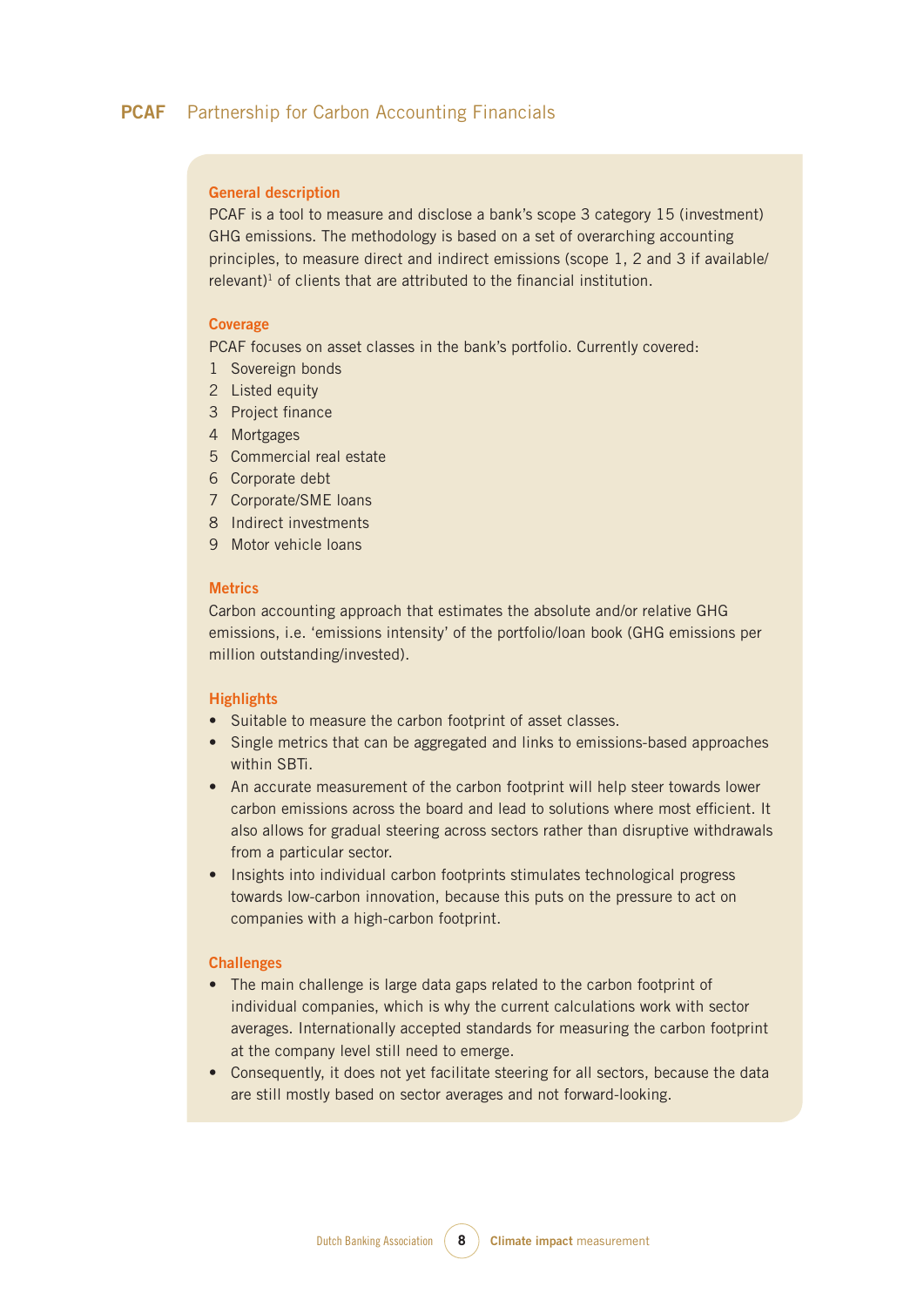#### **General description**

PACTA is a benchmarking and disclosure tool, which also allows for target-setting. The methodology looks at the technology shift needed within certain sectors to slow global warming and then measures this against the actual technology clients are using – or plan on using in the future.

#### **Coverage**

PACTA focuses on sectors within listed equity and corporate loans/bonds in the bank's portfolio. Currently covered:

- 1 Fossil fuels; oil & gas, coal
- 5 Aviation

6 Steel

- 2 Renewables and conventional power
- 7 Cement

3 Automotive 4 Shipping

#### **Metrics**

Technology approach that applies the most relevant metric for each sector: economic activity/technology data, or CO2 intensity per unit of production (not being absolute emissions). Current and future exposure of economic activity/ technology data is compared to climate scenarios such as a well-below 2°C scenario.

#### **Highlights**

- Forward-looking; steers key climate sectors towards critical shifts in technology that underpin a low-carbon future.
- Tailored to each sector's needs.
- Utilises accurate data at sector and client-level from global asset databases.
- In the absence of accurate carbon footprint information at the client level and a proper carbon price, this method is the fastest way to engage with clients on climate change abatement.
- Easy to communicate since companies currently find technology easier to grasp than a carbon footprint.

#### **Challenges**

- Does not cover all sectors, only those globally representing roughly 75% of direct emissions.
	- For some carbon-intensive sectors, meaningful metrics are still in development.
	- By not looking at the carbon footprint of all companies, some large contributors could be left out.
- Still in the piloting phase and has not yet reached the scale-up phase, therefore is not yet fully accessible.
- Could still require some manual work to link clients or physical assets financed by a bank to external databases.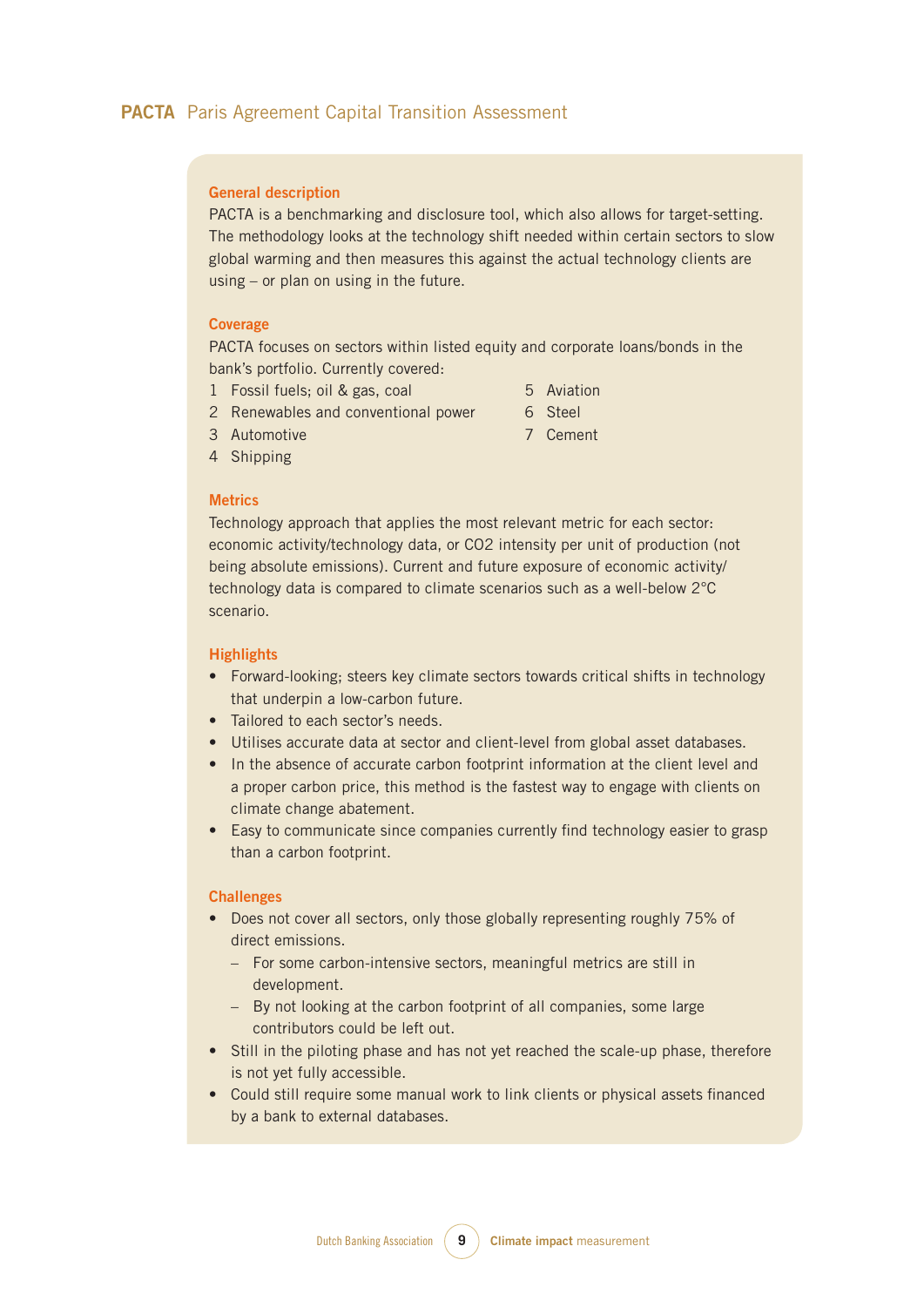The PCAF and PACTA methodologies focus on different aspects of a bank's portfolio and utilise different metrics for measurement. It is up to the individual banks to decide if and where a methodology can be more appropriately used. The working groups of these methodologies actively share knowledge and experience with each other and other stakeholders, both international and otherwise, to further develop the methodologies and evaluate how these can complement and reinforce each other where applicable.

Climate change will impact banks and the financial sector as a whole. PCAF and PACTA primarily look at the contribution of a bank's clients to climate change. These two methodologies were not developed with the aim of addressing climate-related risk. Banks have become increasingly aware of these risks and means to identify, measure and address climate risk are in development. However, like most climate metrics, such risk assessment tools and methodologies are still at an incipient stage of development. A working group that has set some first steps in this direction is the UNEP FI TCFD Working Group. Sixteen international banks (now expanded to 36) joined forces in 2017 in order to develop methodologies for measuring both transition and physical climate risks and opportunities, an effort that is coordinated by the UNEP FI. For banks to make informed decisions in the future, they have to adequately equip themselves to weigh climate-related risks.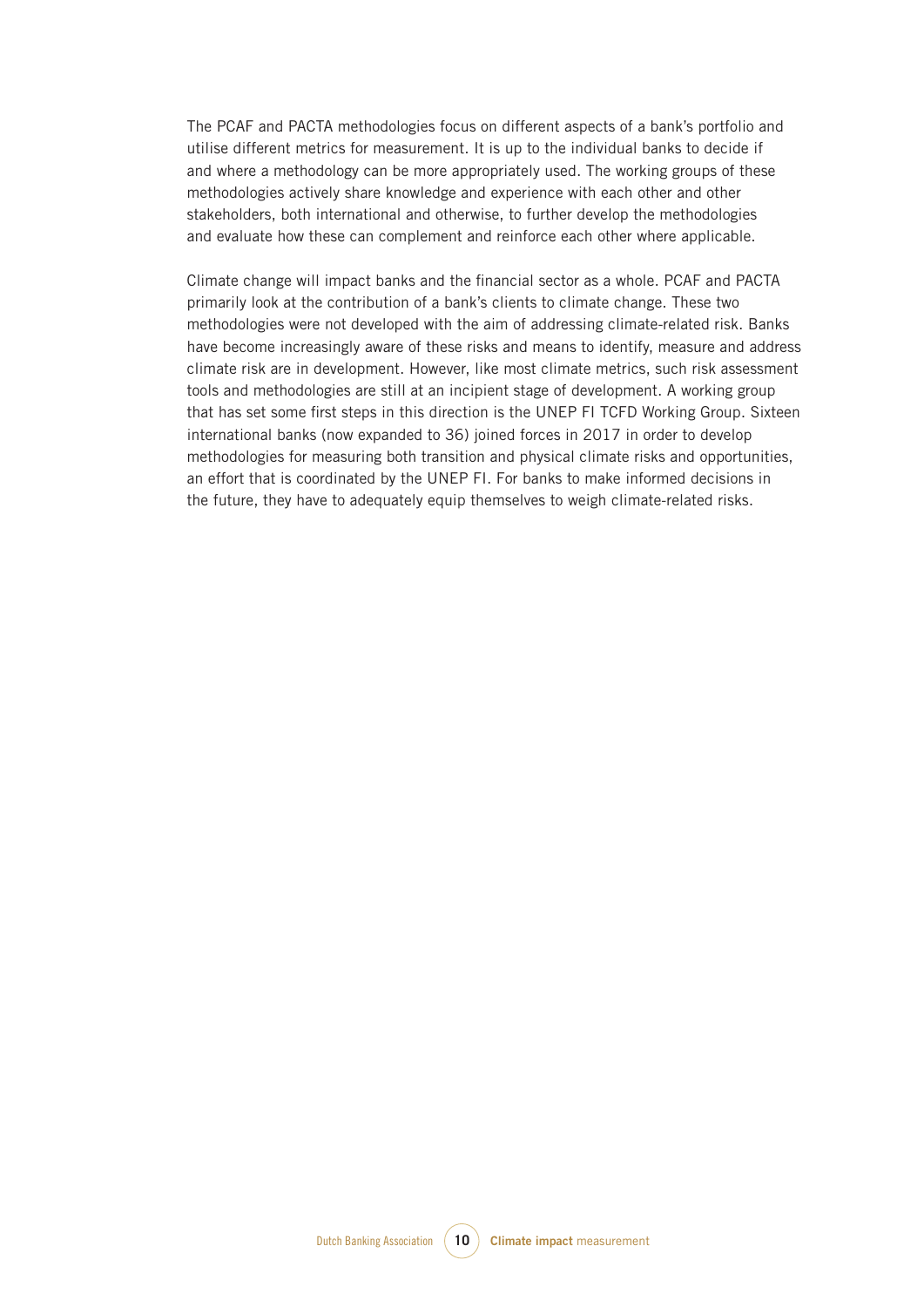## **3 Moving forward together**

## • • Joint effort is key

The percentage of banks reporting on climate change has increased over the last three years. Many banks are putting significant thought and effort into climate-impact measurement and reporting and many investors have seen this work pay off in the form of an increase in the availability and quality of disclosure.

### *The percentage of banks reporting on climate change has increased and is higher than the average across all companies*

However, progress must be accelerated. Today's disclosures remain far behind the scale the markets need to channel investment to sustainable and resilient solutions and business models. We still need a significant amount of analytical work to equip banks with the appropriate tools and methodologies to identify, quantify and mitigate climate risks in the financial system, as well as to enable banks to contribute to mitigating climate change. Banks cannot do this on their own. Collaboration amongst banks is key, but a more effective interplay between banks, policymakers, academia and other stakeholders is also crucial.

Banks are seeking to collaborate with those stakeholders to develop together:

- Industry roadmaps based on clear sector targets (on a national level) to combat climate change;
- More robust data on energy efficiency (or even actual energy use) of real estate;
- An effective carbon price to facilitate the growth and credibility of carbon markets;
- • A consistent and internationally accepted standard for accounting carbon at the company level.

As mentioned before, no single climate impact measurement and reporting methodology is perfect, or sufficient, yet. Therefore we need to combine our efforts and refine the different methodologies.

*Effective interplay between banks, policymakers, academia and other stakeholders is crucial to refine measurement and reporting methodologies and tackle climate change.*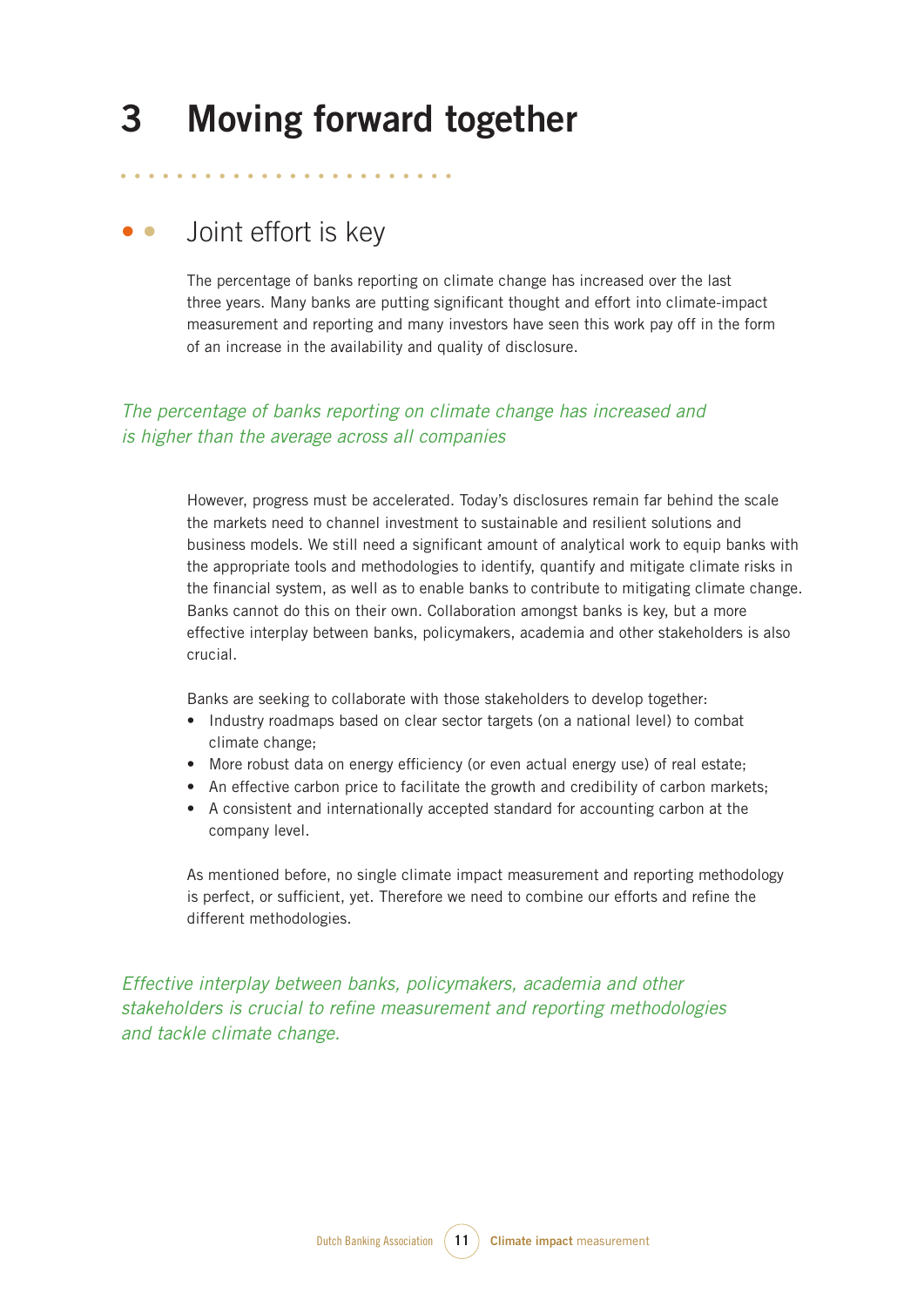### • • How to join and start as a bank

In 2019 quite a few banks are actively involved in the different climate initiatives and manage and report on their climate impact. What if you, as a bank, also want to proactively and constructively act on climate change? What are the first steps you can take?

Below is a practical roadmap for starting climate management and reporting:

- 1 Take the TCFD recommendations as a starting point;
- 2 Establish an effective climate governance at board level within your bank;
- 3 Define appropriate measurement methodologies to analyse your climate impact (based on your respective product and client portfolio);
- 4 Develop processes to manage your climate impact, including establishing (science-based) targets and an action plan;
- 5 Externally report on climate impact of your lending and investments.

As mentioned in the introduction, this document is intended to be a living document and will be updated once a year or intermediately in the case of new developments that require addressing. Furthermore, the NVB is more than willing to engage in a dialogue on the subject with interested parties.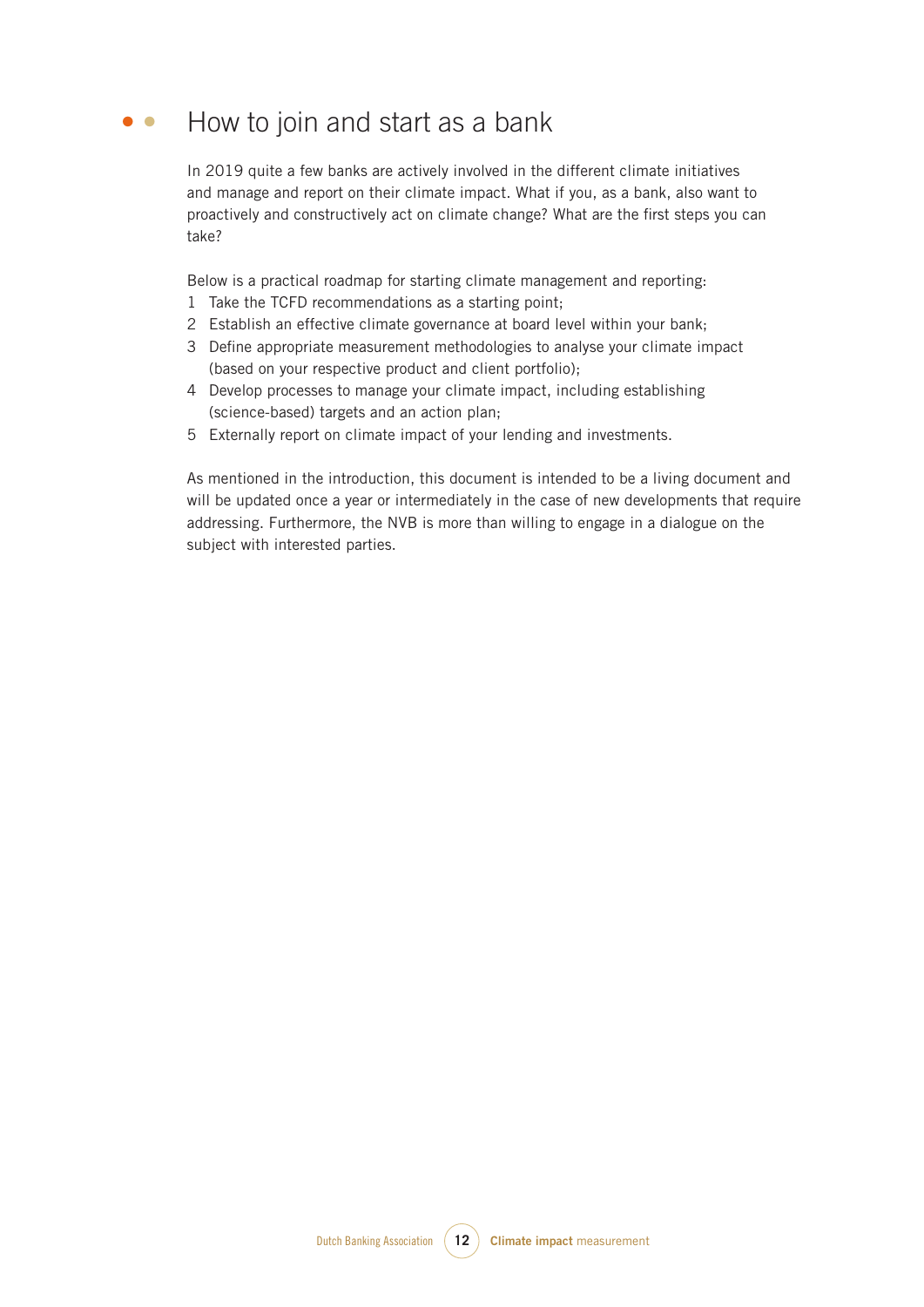#### **Sources used in this document:**

- 2<sup>°</sup> Investing Initiative
- [Commitment van de financiële sector](https://www.klimaatakkoord.nl/themas/financiering/documenten/publicaties/2019/07/10/commitment-van-de-financiele-sector)
- [EU-taxonomy](https://ec.europa.eu/info/publications/sustainable-finance-technical-expert-group_en)
- [Paris Agreement Capital Transition Assessment](https://www.transitionmonitor.com)
- PCAF Partnership for Carbon Accounting Financials
- [Principles for Responsible Banking](https://www.unepfi.org/banking/bankingprinciples/)
- [Science Based Targets initiative](https://sciencebasedtargets.org)
- [Task Force on Climate-related Financial Disclosures](https://www.fsb-tcfd.org)
- [Terra progress report 2019 \(includes the 'Terra Toolbox'\)](https://www.ing.com/Newsroom/All-news/ING-takes-next-step-on-climate-alignment.htm)

#### **Contact information**

- • Bas Metz, Advisor Sustainability, metz@nvb.nl
- Maryse Hazelzet, Advisor Sustainability, hazelzet@nvb.nl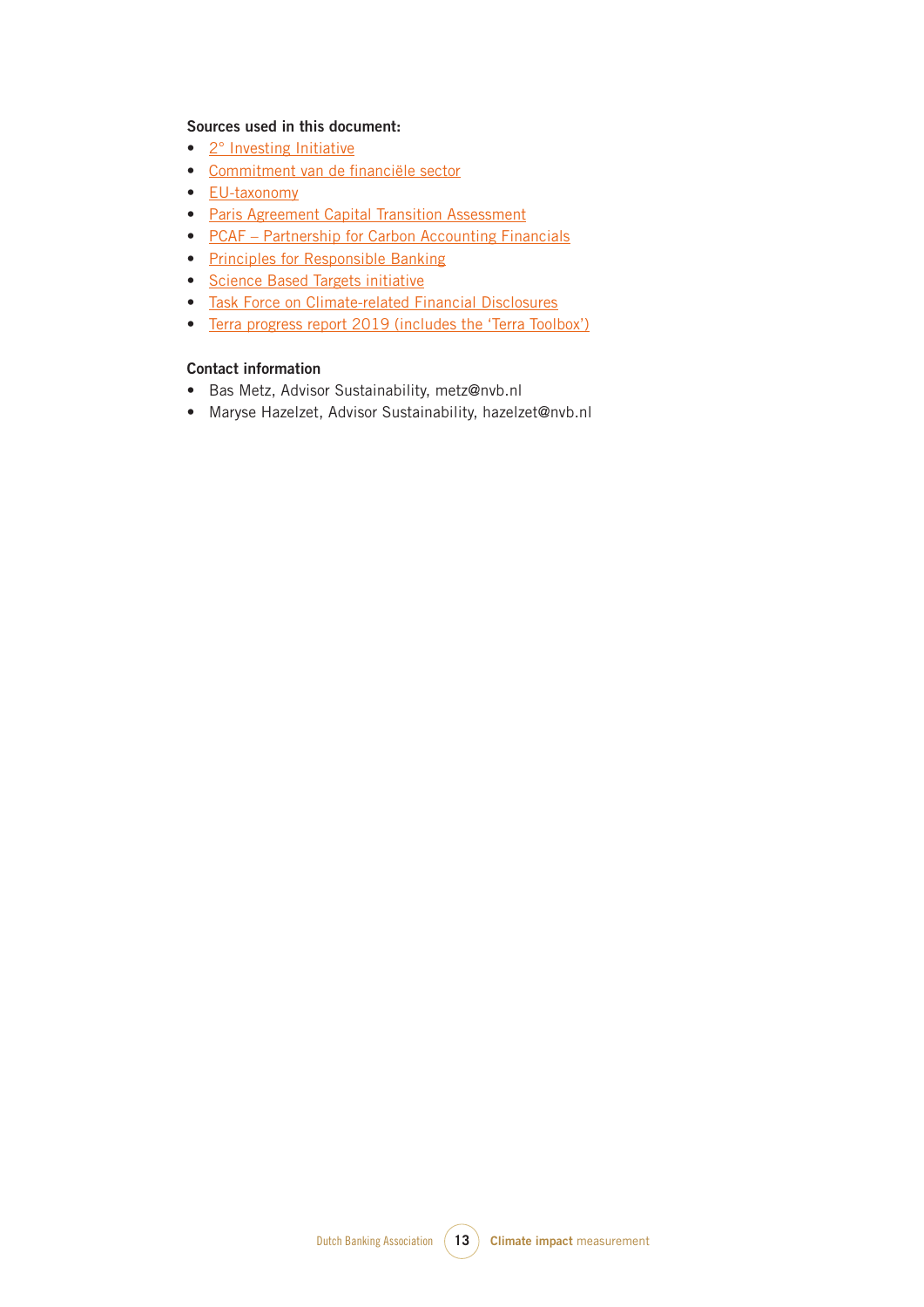© October 2019 Dutch Banking Association Gustav Mahlerplein 29-35 1082 MS Amsterdam 00 31 20 550 28 88 [www.nvb.nl](http://www.nvb.nl)